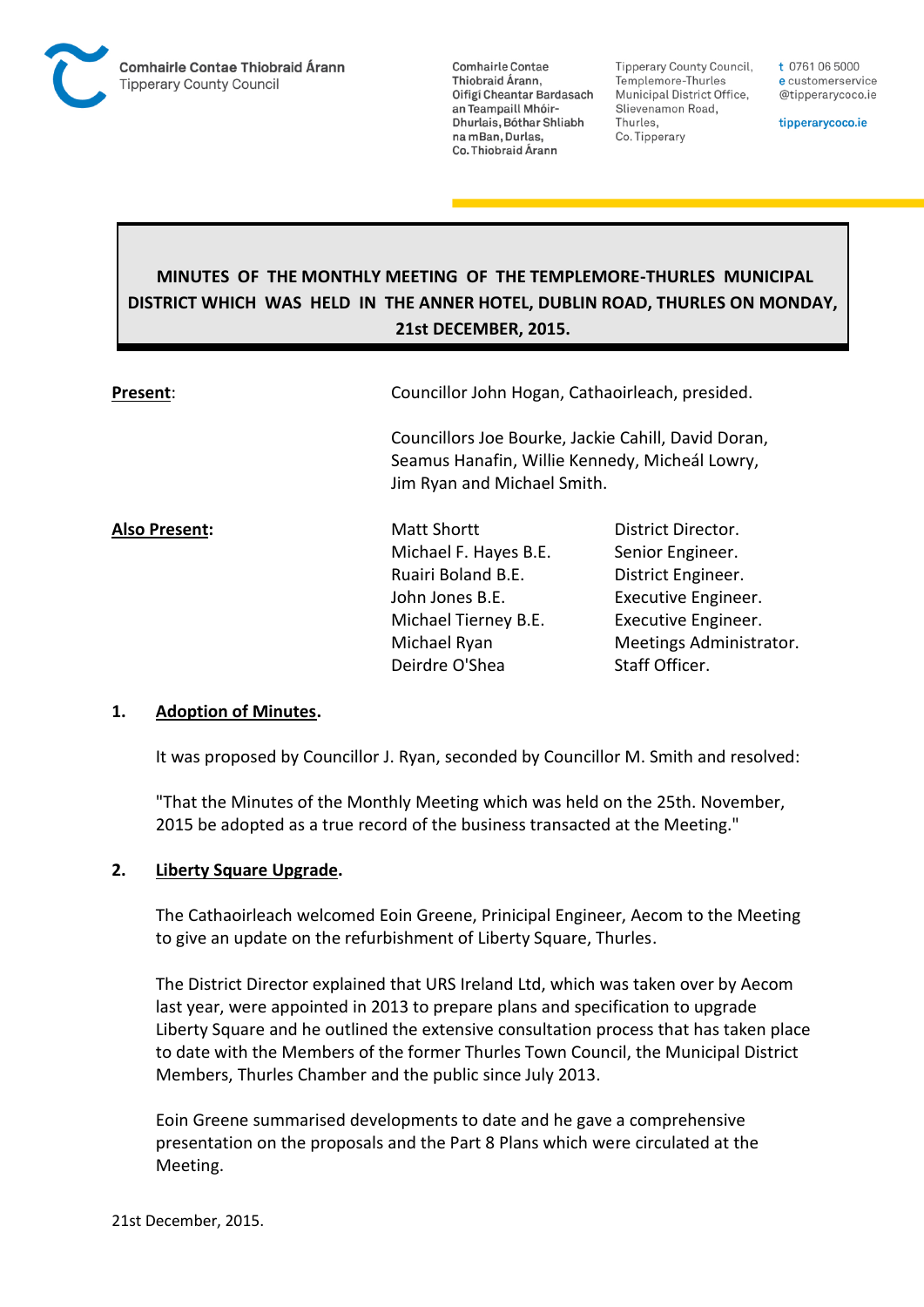

Tipperary County Council. Templemore-Thurles Municipal District Office, Slievenamon Road, Thurles, Co. Tipperary

t 0761 06 5000 e customerservice @tipperarycoco.ie

tipperarycoco.ie

He responded to Members' queries / comments as follows:-

- It is proposed to commence the Part 8 Process after Christmas.
- The new car park off Liberty Square is included in the Part 8 Plans.
- The traffic counts undertaken for the proposed link road from Clongour to Mill Road and the traffic modelling carried out recently by Roughan & O'Donovan Ltd, on behalf of the Council, confirmed that the proposed upgrade will not impact on traffic in the Square.
- The elimination of "nose in" parking at the eastern end of the Square will lead to an improvement in traffic flow.
- The provision of approximately 100 car parking spaces in the new car park off Liberty Square will more than compensate for the loss of approximately 40 spaces in the centre of the Square.
- It will be a matter for the Council to decide on the need and location of loading bays.
- The carriageway outside "Le Chateau" will be widened as part of the works.
- The proposals provide for uncontrolled pedestrian crossings with clearly delineated raised surfaces.
- There is provision for a pedestrian access to Thomond Road from the new car park.
- The walls at the entrance to Slievenamon Road car park will be lowered to improve sightlines.
- The Part 8 Plans are limited to the upgrade of the eastern end of the Square and it is not possible to implement major changes to the western end due to the circulatory movement of traffic and crossing of lanes. The decision not to proceed was also taken as a result of the significant number of concerns raised during the pubic consultation process.
- It is anticipated that the construction phase will commence in mid 2016 and take 4 to 6 months to complete.
- Effective liaison arrangements will be put in place to ensure businesses are briefed and updated on a regular basis during the construction period and the improvements will be undertaken on a phased basis to minimise the level of disruption to traders and traffic.
- The works will cost in the region of  $E2.5$ m to  $E3m$  depending on the grade of materials selected.

The District Director confirmed that:-

 Minor improvements (i.e. road resurfacing and rekerbing) can be undertaken to the western end of the Square subject to the availability of funding which would not require Part 8 approval.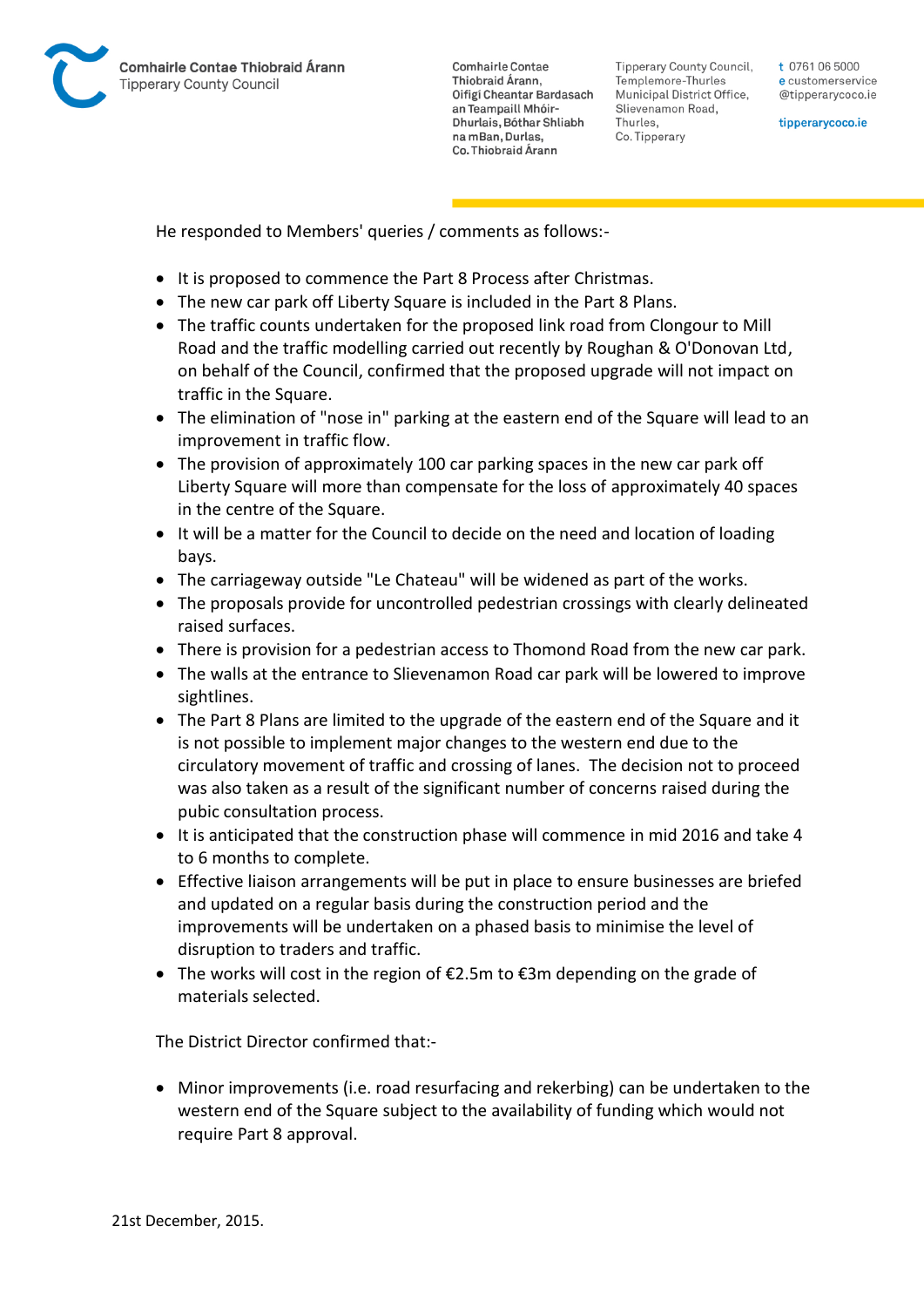Tipperary County Council. Templemore-Thurles Municipal District Office, Slievenamon Road, Thurles, Co. Tipperary

t 0761 06 5000 e customerservice @tipperarycoco.ie

tipperarycoco.ie

• Significant improvements could only be effected to the western end if parking was completely removed and further proposals can be considered when the link road is developed which will lead to a significant reduction in through traffic in the Square.

It was agreed that:-

- Long term proposals to develop the western end of the Square in the future should be highlighted during the Part 8 process.
- A record of the buildings which are of historical interest (i.e. Sinn Féin Hall) within the site of the proposed car park be taken prior to demolition.

The Cathaoirleach and Members thanked Eoin Greene for his presentation and he left the Meeting.

## **3. Community & Enterprise - Áine McCarthy.**

Áine McCarthy, Tourism Officer and Julia Walsh, Outreach Officer were in attendance for this item.

Áine McCarthy circulated a report on Community & Economic Development and in the course of her presentation:-

- Outlined the functional areas of the Community & Enterprise Department as follows:-
	- Local Economic Community Plan and Local Development Strategy.
	- Economic Development.
	- Local Enterprise Office.
	- $-$  Heritage.
	- Tourism.
	- Tipperary Sports Partnership.
	- Arts.
	- Social Inclusion.
	- Strategic Projects Unit.
- Summarised the activities under each area that related to Templemore-Thurles Municipal District.
- Advised on staff responsible for the functional areas.

Julia Walsh gave an update on the Tipperary County Museum and advised the Members that the 1916 Roadshow which takes place in The Source Arts Centre on 23rd. January, 2016 will be the first event to be held in the County marking the commemoration of the centenary of the 1916 Easter Rising.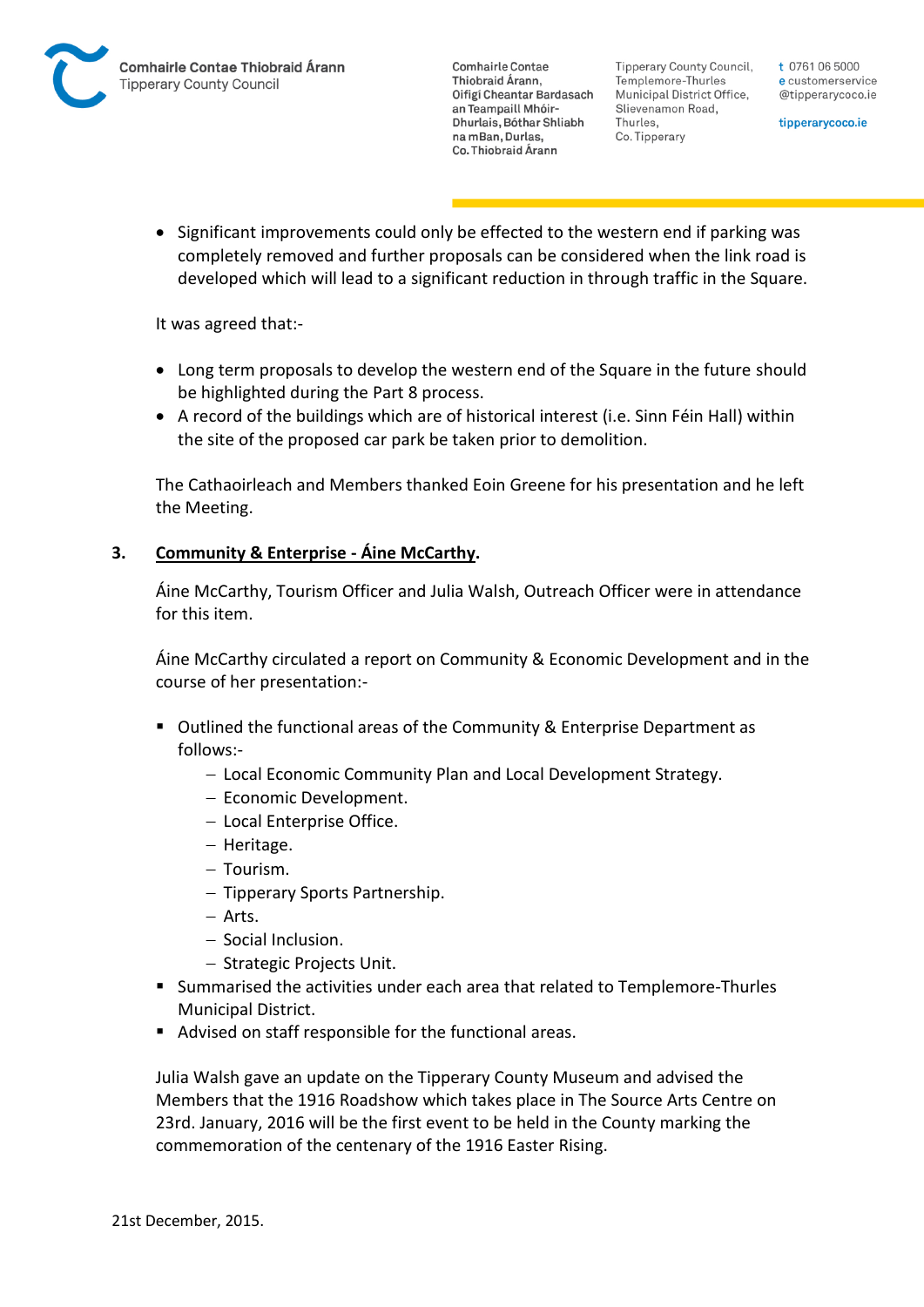

**Tipperary County Council,** Templemore-Thurles Municipal District Office, Slievenamon Road, Thurles, Co. Tipperary

t 0761 06 5000 e customerservice @tipperarycoco.ie

tipperarycoco.ie

Members made the following points in response to the presentation:-

- The need for a facility to store family history records relating to past generations.
- Provision of a tourist office in Thurles.
- The Tipperary Women's Mini Marathon should be held in Thurles each year as it attracts greater numbers than Clonmel.

Áine McCarthy undertook to refer the issues raised to the relevant parties for consideration.

The Cathaoirleach and Members acknowledged the excellent work being undertaken by the Community & Enterprise Staff and expressed appreciation to them for the grants awarded to organisations within the Municipal District during the year.

Áine McCarthy and Julia Walsh left the Meeting.

## **4. Moyne / Templetuohy Parish Forum - Lisheen Windfarm Trust Approval to Payment of Grants.**

The Meetings Administrator advised that Lisheen Windfarm Trust provides funding for payment of grants to community / voluntary groups in the area towards capital expenditure incurred by them. He indicated that John Jones, Executive Engineer has confirmed the projects have been completed. The following grants have been recommended by the Trust:

| Moyne Athletic Club                 | €10,000.00 |
|-------------------------------------|------------|
| <b>Moyne Community Centre</b>       | €10,000.00 |
| Moyne Templetuohy GAA Club          | €10,000.00 |
| <b>Templetuohy Community Centre</b> | €10,000.00 |
| Moyne Church Group                  | €7,750.00  |
| <b>Templetuohy Coursing Club</b>    | €6,180.00  |
| Templetuohy Graveyard Committee     | €1,500.00  |

It was proposed by Councillor M. Smith, seconded by Councillor D. Doran and resolved:-

| "That the following Grants be paid as recommended:- |            |
|-----------------------------------------------------|------------|
| Moyne Athletic Club                                 | €10,000.00 |
| <b>Moyne Community Centre</b>                       | €10,000.00 |
| Moyne Templetuohy GAA Club                          | €10,000.00 |
| Templetuohy Community Centre                        | €10,000.00 |
| Moyne Church Group                                  | €7,750.00  |
| <b>Templetuohy Coursing Club</b>                    | €6,180.00  |
| Templetuohy Graveyard Committee                     | €1,500.00" |

21st December, 2015.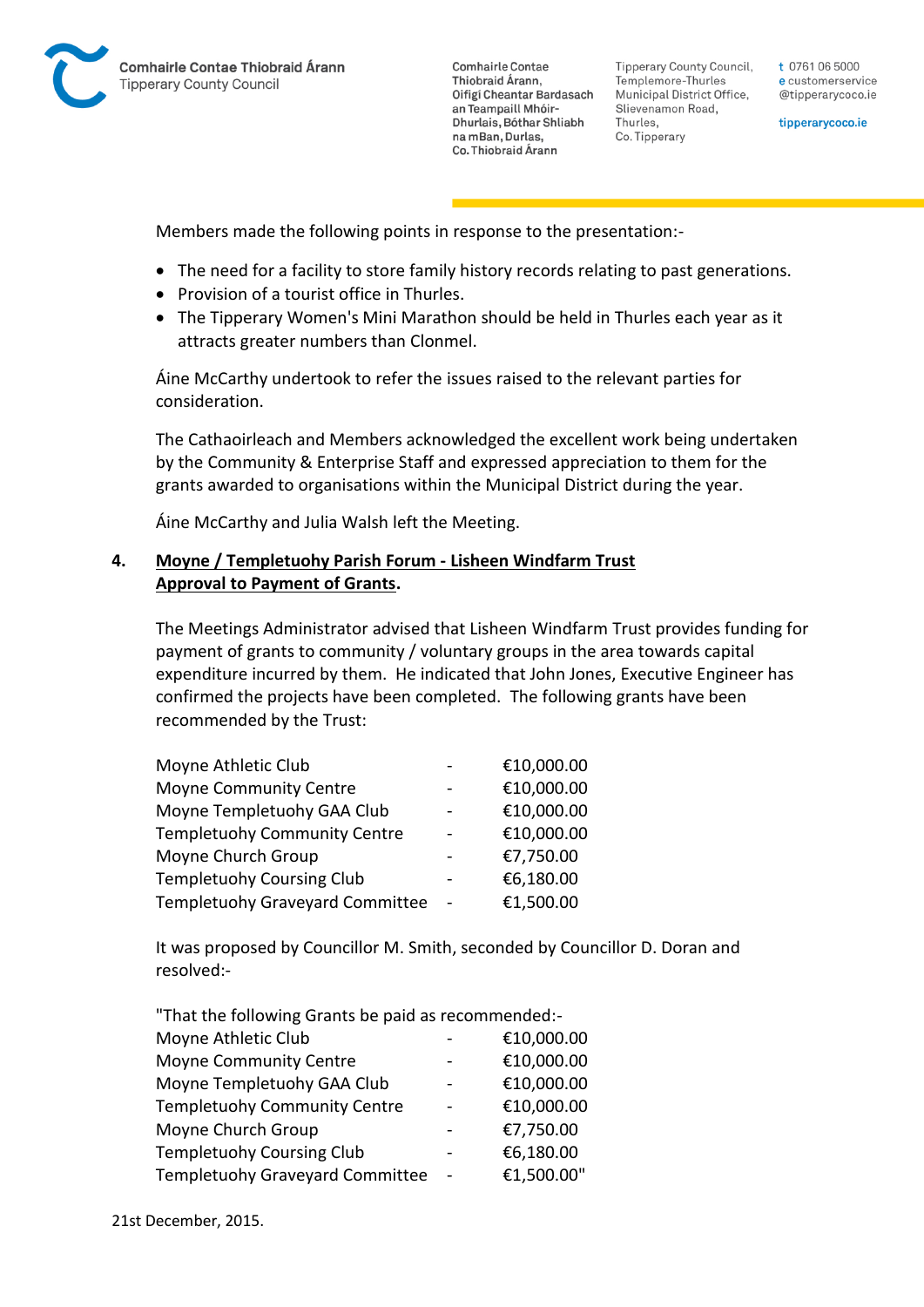

**Tipperary County Council,** Templemore-Thurles Municipal District Office, Slievenamon Road, Thurles, Co. Tipperary

t 0761 06 5000 e customerservice @tipperarycoco.ie

tipperarycoco.ie

### **5. Update on 2015 Work Programmes + Proposed Programmes for 2016.**

The District Engineer asked that Members submit details of roads they wish to have considered for the new 4 Year Roads Programme which is currently being prepared.

Michael F. Hayes, Senior Engineer, confirmed that the 4 Year Roads Programme must be submitted to the Department of Transport, Tourism & Sport by February 2016 and that it is a requirement roads are rated on an annual basis based on their condition.

Members raised the following matters:-

| <b>Issue</b>                                | Response                                   |
|---------------------------------------------|--------------------------------------------|
| Funding to repair damage to roads as a      | An application has been submitted to the   |
| result of the prolonged heavy rainfall in   | Department for funding.                    |
| recent weeks.                               |                                            |
| Flooding outside Doyles, Galbertstown,      | The Council is in tentative discussions    |
| Thurles.                                    | with a landowner to resolve the issue.     |
| Inspection of inlets in upland areas with a | The matter will receive attention.         |
| view to identifying where pipework is       |                                            |
| inadequate to deal with surface water.      |                                            |
| Creation of a contingency fund each year    | The funding would have to be provided      |
| to deal with emergencies such as            | from within existing Budget.               |
| flooding.                                   |                                            |
| Staff who provided assistance in a speedy   | The comments were noted.                   |
| manner during the heavy rainfall and        |                                            |
| those involved in the completion of the     |                                            |
| 2015 Roadworks Programme and                |                                            |
| replacement of Gurteenabarna Bridge         |                                            |
| were complimented.                          |                                            |
| Concern that there is inadequate outdoor    | The comments were noted.                   |
| staff to maintain services to an acceptable |                                            |
| level.                                      |                                            |
| Provision of a flashing speed display sign  | The results of a recent speed survey       |
| at Rahealty School, Thurles.                | confirmed that the average speed is        |
|                                             | 52kph which is considered acceptable       |
|                                             | given that the school is located in an     |
|                                             | 80kph zone and therefore does not          |
|                                             | warrant the installation of flashing speed |
|                                             | display signage.                           |
| Provision of traffic calming measures in    | Speed checks undertaken on two             |
| Clonmore Village.                           | occasions this year indicate that the      |
|                                             | average speed is 52.5 kph.                 |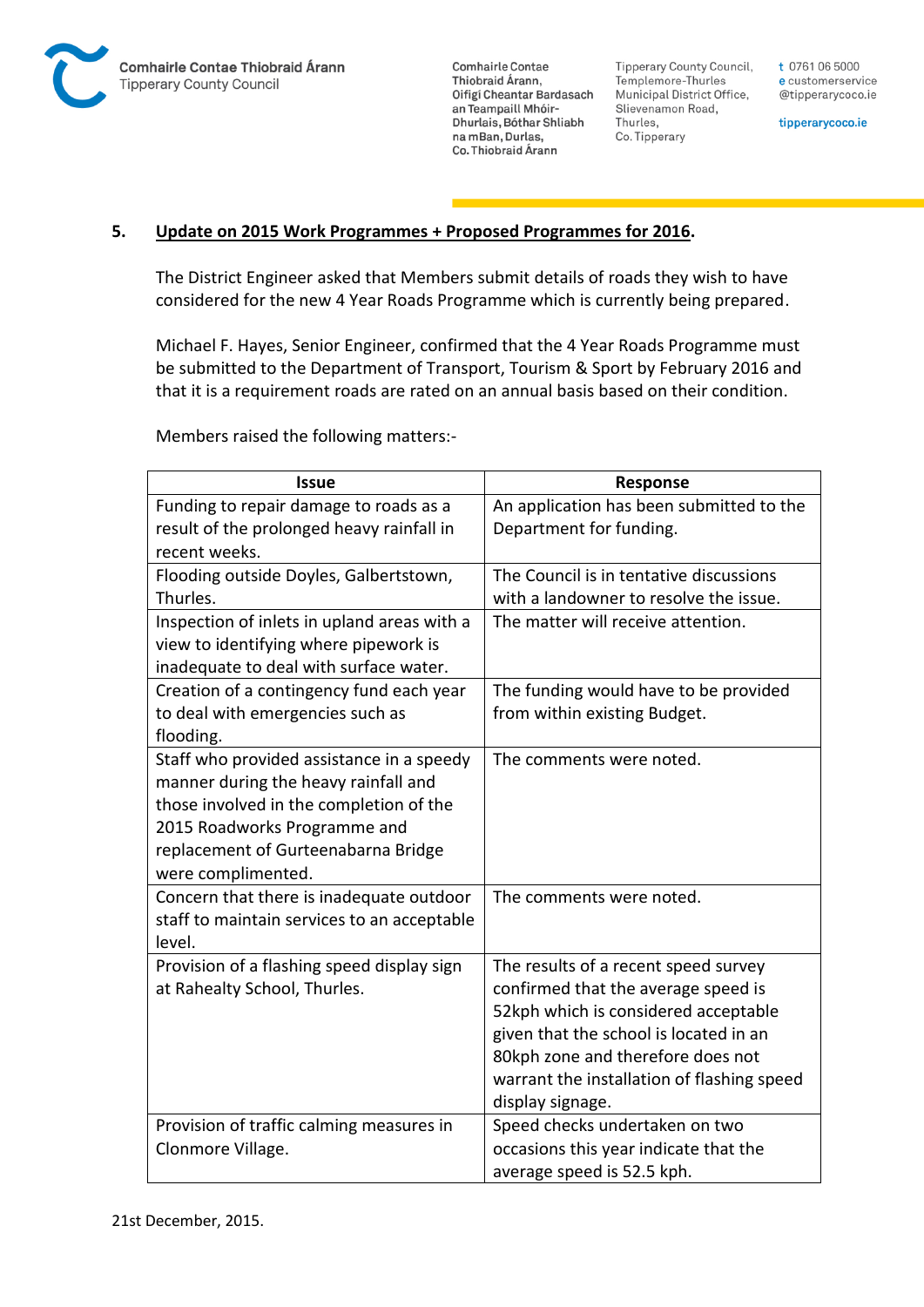

Comhairle Contae Commante Contae<br>Thiobraid Árann,<br>Oifigí Cheantar Bardasach an Teampaill Mhóir-Dhurlais, Bóthar Shliabh na mBan, Durlas,<br>Co. Thiobraid Árann

Tipperary County Council,<br>Templemore-Thurles<br>Municipal District Office, Slievenamon Road, Thurles, Co. Tipperary

tipperarycoco.ie

|                                           | Incidents of speeding should be referred    |
|-------------------------------------------|---------------------------------------------|
|                                           | to the Gardaí.                              |
|                                           | It is accepted that local residents are the |
|                                           | most frequent offenders when it comes       |
|                                           | to speeding.                                |
| The timeframe given on advertisements     | The suggestion will be implemented.         |
| for road closures should be adequate to   |                                             |
| complete the works.                       |                                             |
| Members do not have the same level of     | The Discretionary Improvement Grant         |
| discretion / involvement in decisions     | which afforded Councillors a greater level  |
| pertaining to the Roadworks Programme     | of input and flexibility was discontinued   |
| as they had prior to the establishment of | 3 to 4 years ago and the Discretionary      |
| <b>Tipperary County Council.</b>          | Maintenance Grant is always spent by        |
|                                           | year end.                                   |
| Deplorable condition of the road on the   | Transport Infrastructure Ireland advised    |
| Roscrea Road, Templemore and at           | that the 2016 Budget for national           |
| Kennedy Park, Roscrea, both of which are  | secondary roads has been significantly      |
| on the N62 and other areas on national    | reduced but it is anticipated that the road |
| secondary routes which were raised by     | surface at Kennedy Park, Roscrea will be    |
| Members at a recent meeting with the      | improved in 2016.                           |
| Transport Infrastructure Ireland.         |                                             |

### **6. Update on Projects.**

| Thurles Town Park.                                                                      | The landscaping of the soft areas in the<br>Town Park is being undertaken on a phased<br>basis as the weather permits.                 |
|-----------------------------------------------------------------------------------------|----------------------------------------------------------------------------------------------------------------------------------------|
| Liberty<br>Square<br>Refurbishment<br>and<br>development<br>0f<br>a<br>carpark.         | This was dealt with under Item No. 2 of the<br>Agenda.                                                                                 |
| Extension<br>and<br>to<br>Refurbishment of the<br>Offices at Castle Avenue,<br>Thurles. | The contract is progressing very well and a<br>site visit will be organised for the Members<br>early next year.                        |
| Repairs / Improvements<br>to Templemore Town<br>Hall                                    | A Contractor will be appointed in the<br>coming months to carry out the priority<br>works identified by the Conservation<br>Architect. |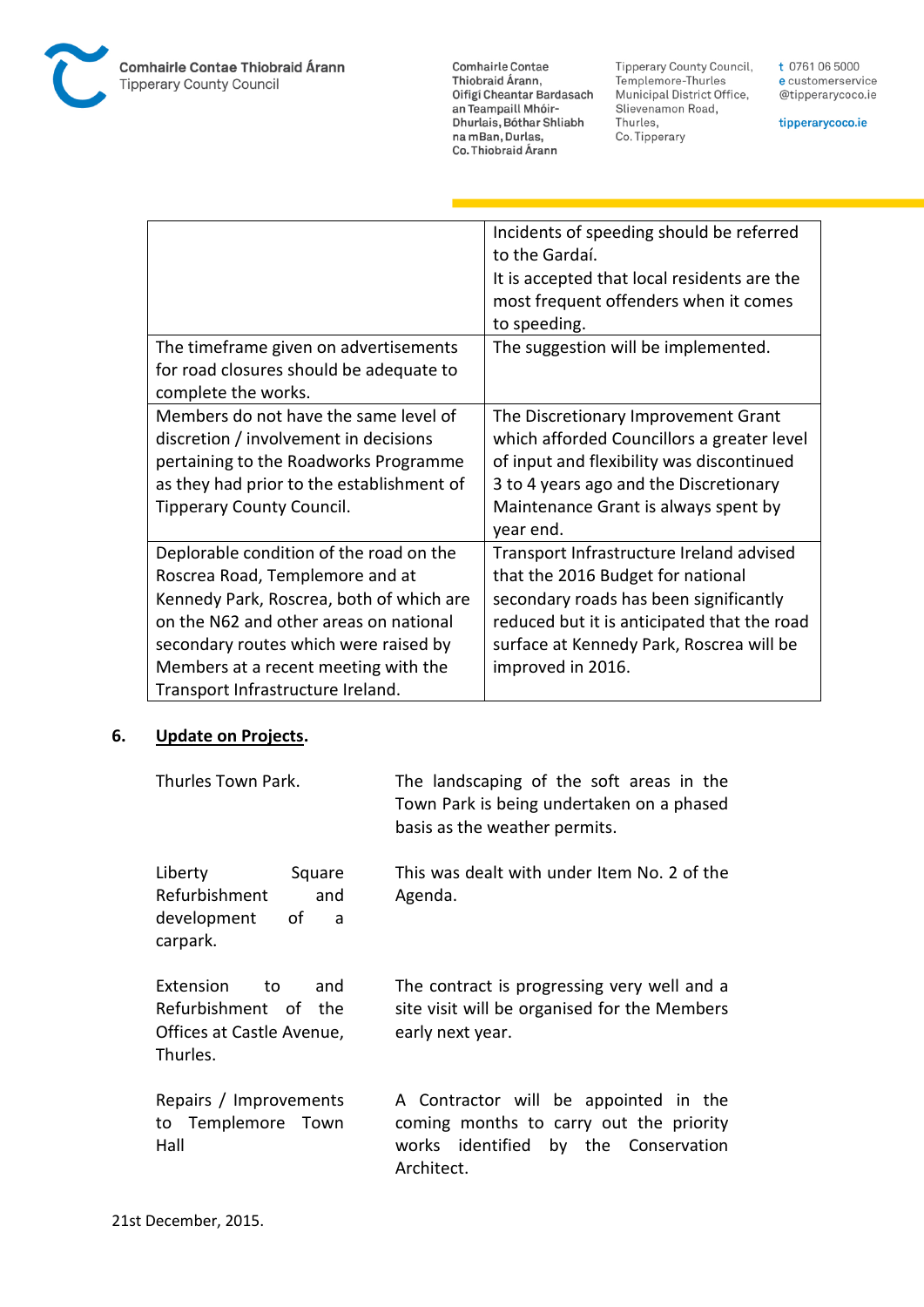

**Tipperary County Council,** Templemore-Thurles Municipal District Office, Slievenamon Road, Thurles, Co. Tipperary

t 0761 06 5000 e customerservice @tipperarycoco.ie

tipperarycoco.ie

| Extension.         | Templemore Town Park     | A number of layouts for the additional land<br>purchased are currently being prepared<br>'in-house'.                                                                                                       |
|--------------------|--------------------------|------------------------------------------------------------------------------------------------------------------------------------------------------------------------------------------------------------|
| Village<br>Works.  | Enhancement              | Footpath<br>improvements<br>have<br>been<br>completed<br>in a<br>Borrisoleigh<br>and<br>Templetuohy. Extensive preparation works<br>have been undertaken on the extension of<br>the footpath in Littleton. |
| Roscrea<br>Scheme. | Enhancement              | The closing date for receipt of tenders for<br>the procurement of a Landscape Architect<br>led Design Team is today at 12noon and<br>the tenders will be assessed in the coming<br>weeks.                  |
| Cemetery.          | Carpark at St. Patrick's | A draft layout plan for the carpark has been<br>completed. Detailed plans and specification<br>for the Part 8 Process will be prepared<br>'in-house' when the technical staff become<br>available.         |
|                    | 2015 Painting Scheme.    | Payments are currently being made to<br>applicants who submitted the required<br>documentation and contact has been made<br>with the applicants who have not done so.                                      |

## **7. Notices of Motion.**

The Notices of Motion in the names of Councillor M. Lowry, Councillor J. Ryan and Councillor J. Cahill were taken together as they relate to pay parking in the towns located in the Municipal District.

### **(a) Notice of Motion in the name of Councillor M. Lowry.**

Councillor Michéal Lowry formally moved the following Notice of Motion in his name:

"That Templemore-Thurles Municipal District examines the viability of providing up to 30 minutes free parking in the towns of Templemore, Thurles and Roscrea in an effort to encourage more business to be transacted in our town centres."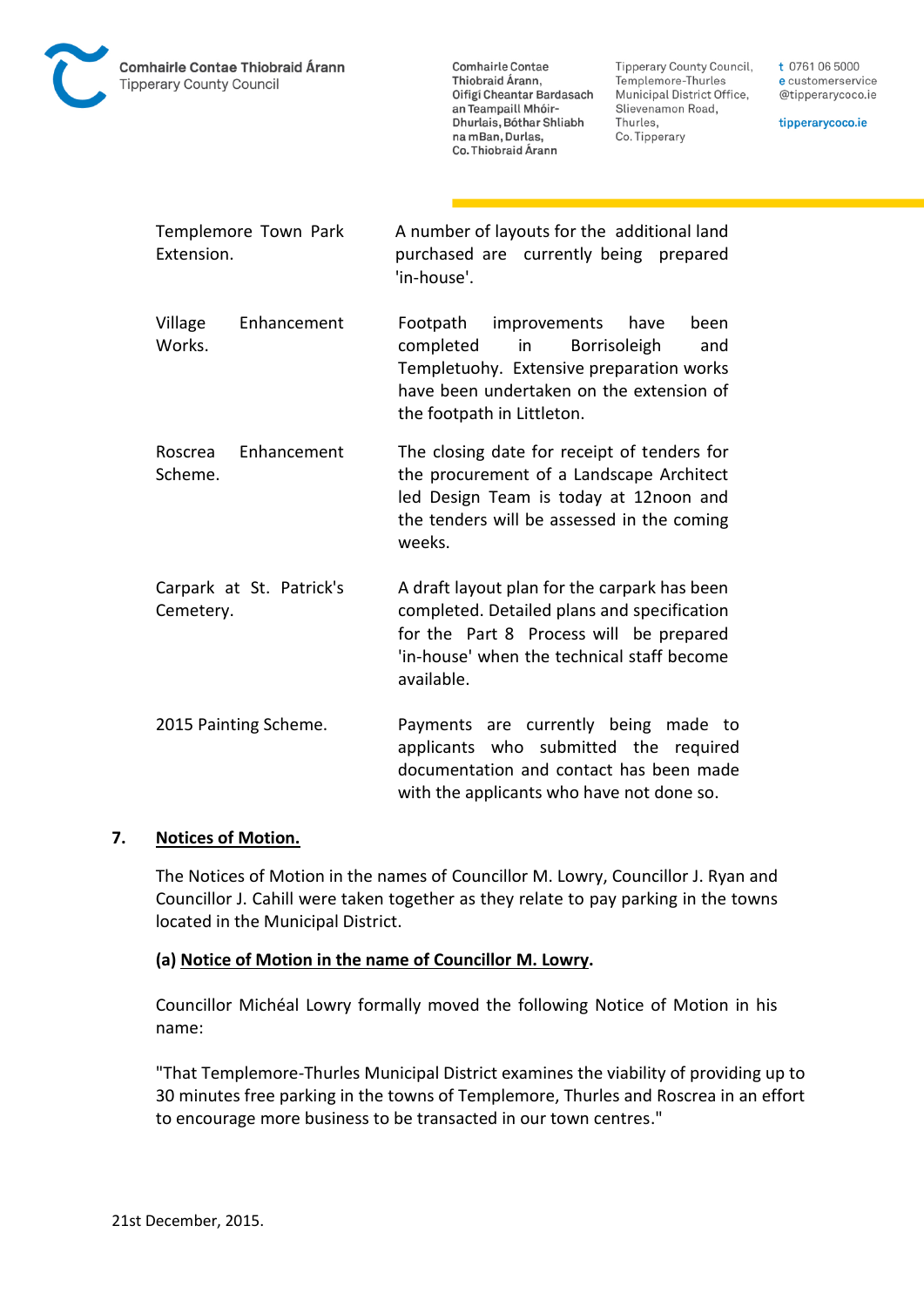

Tipperary County Council. Templemore-Thurles Municipal District Office, Slievenamon Road, Thurles, Co. Tipperary

t 0761 06 5000 e customerservice @tipperarycoco.ie

tipperarycoco.ie

### **(b) Notice of Motion in the name of Councillor J. Ryan.**

Councillor Jim Ryan formally moved the following Notice of Motion in his name:

"Due to our town centre shops and businesses struggling to survive I am calling on this District Council to introduce 30 minute free parking in the town centres of Thurles, Templemore and Roscrea."

### **(c) Notice of Motion in the name of Councillor J. Cahill.**

Councillor Jackie Cahill formally moved the following Notice of Motion in his name:

"That free parking on Liberty Square be extended to 30 minutes to help boost business on the Square."

Councillor M. Lowry proposed that 30 minutes free parking be introduced in Thurles on a trial basis to ascertain if it contributes to an increase in retail sales in the town centre.

Councillor J. Ryan, in supporting the Motion, pointed out that he had counted 51 vacant premises in the town centre and adjoining streets. He suggested that increasing free parking to 30 minutes may act as an incentive to the re-opening of these units.

Councillor J. Cahill indicated that the 15 minute free parking is not adequately publicised.

The District Administrator summarised the contents of a report on pay parking, copy of which was circulated at the Meeting, as follows:-

- The 2016 Budget includes for anticipated income to be derived from parking charges and the implementation of 30 minutes free parking will have a significant negative impact on the Council's income.
- The income from pay parking decreased from  $€411,466$  in 2012 to  $€379,746$  in 2013 when the former Thurles Town Council introduced the 15 minute free parking in 2013.
- Surveys do not support the frequently put forward thesis that reduced parking charges or free parking increases footfall and business.
- Proximity to destination is 60% to 80% of the annual short stay parking decision and price ranks sixth to eighth on a menu of ten items.
- Short stay parkers are generally price insensitive and prefer to pay in preference to walking more than 150 / 200m from their car to their destination.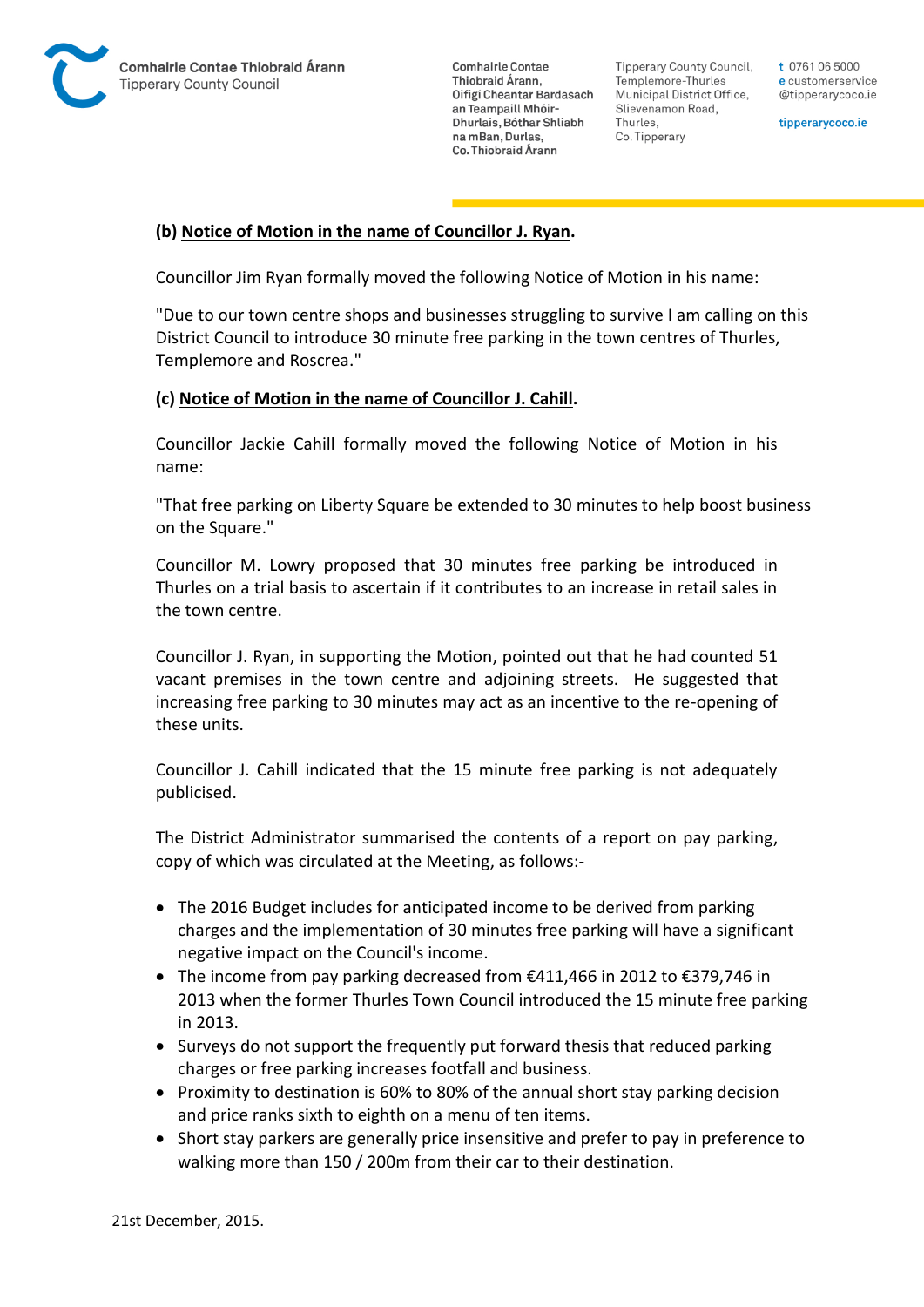Tipperary County Council. Templemore-Thurles Municipal District Office, Slievenamon Road, Thurles, Co. Tipperary

t 0761 06 5000 e customerservice @tipperarycoco.ie

tipperarycoco.ie

- The costs of developing, maintaining and enforcing proper use of public parking spaces is covered from parking revenue and any deficit will fall on local authority tax payers.
- Free parking can lead to a reduction in retail sales as staff and traders tend to park in prime spaces that should be retained for shoppers.

He added that:-

- The introduction of 30 minutes free parking would have a significant impact on parking income as most of the revenue is generated from short stay parking.
- The negative comments made by contributors on Tipp FM recently against the Traffic Warden in Thurles were unacceptable and there were no positive comments made about the town to encourage people to shop locally.
- Retailers in the town centre need to consider opening evenings and weekends as a large number of the working sector shop within this timeframe.

The District Director advised that he did not think it was possible to implement 30 minutes free parking as the Budget for 2016 has been adopted and he pointed out that the Council may have discretion to consider the request under the General Municipal Allocation.

It was agreed that clarification would be sought on whether the request can be considered within the 2016 Budget and that the item be placed on the Agenda for the January Monthly Meeting.

## **(d) Notice of Motion in the name of Councillor J. Cahill.**

Councillor Jackie Cahill formally moved the following Notice of Motion in his name:

"A pedestrian crossing is urgently needed at Monadreen exit to facilitate the many estates in the area."

The District Engineer pointed out that the location was unsuitable for a pedestrian crossing and that the request is premature in advance of the development of the link road from Clongour to Mill Road which provides for pedestrian crossings at appropriate locations.

## **(e) Notice of Motion in the name of Councillor J. Hogan.**

The Council agreed to take the following Notice of Motion from the Cathaoirleach: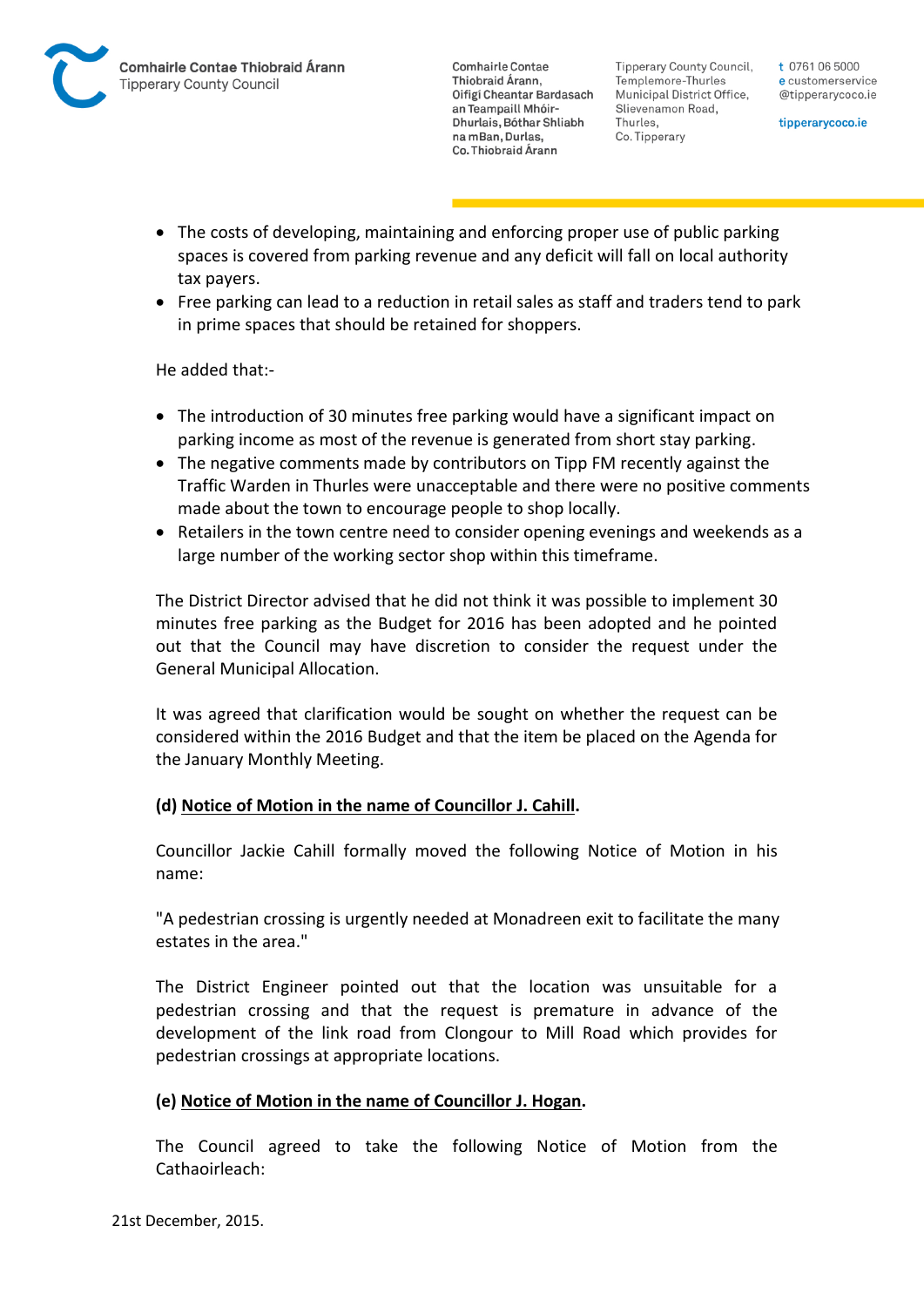Tipperary County Council. Templemore-Thurles Municipal District Office, Slievenamon Road, Thurles, Co. Tipperary

t 0761 06 5000 e customerservice @tipperarycoco.ie

tipperarycoco.ie

"I am calling on the Templemore Thurles Municipal District to give permission to Aisling Hassett to construct a bug hotel in Templemore Town Park. This will be constructed with the assistance of local school students in order to develop a better understanding and appreciation of the environment and the creatures that share it with us."

Councillor J. Hogan referred to the success of the Fairy Trail that Aisling developed some time ago and maintains on a regular basis in Templemore Town Park.

Councillor D. Doran supported the Motion.

The District Administrator confirmed that the Council would have no objection to the proposal provided that it did not adversely affect Templemore Town Park.

#### **8. Correspondence.**

#### a) St. Bridget's & St. Joseph's Residents Association.

Councillor J. Cahill confirmed that he had received a request for financial assistance from St. Bridget's and St. Joseph's Residents Association who represent residents in the vicinity of Semple Stadium, Thurles.

It was proposed by Councillor D. Doran, seconded by Councillor S. Hanafin and resolved:-

"That a grant of €500.00 be paid to St. Bridget's and St. Joseph's Residents Association from the remainder of the General Municipal Allocation 2015."

### b) Tipperary 2016 Community Grant Fund.

The District Administrator advised that:-

- A new Community Grant Scheme is being introduced by the Council for community and voluntary groups / organisations towards the cost of organising projects / events to commemorate the centenary of the 1916 Easter Rising and an advertisement will be placed in local newpapers after Christmas inviting applications.
- €10,000 has been allocated to each Municipal District under the Scheme and the maximum grant payable will be €1,000.